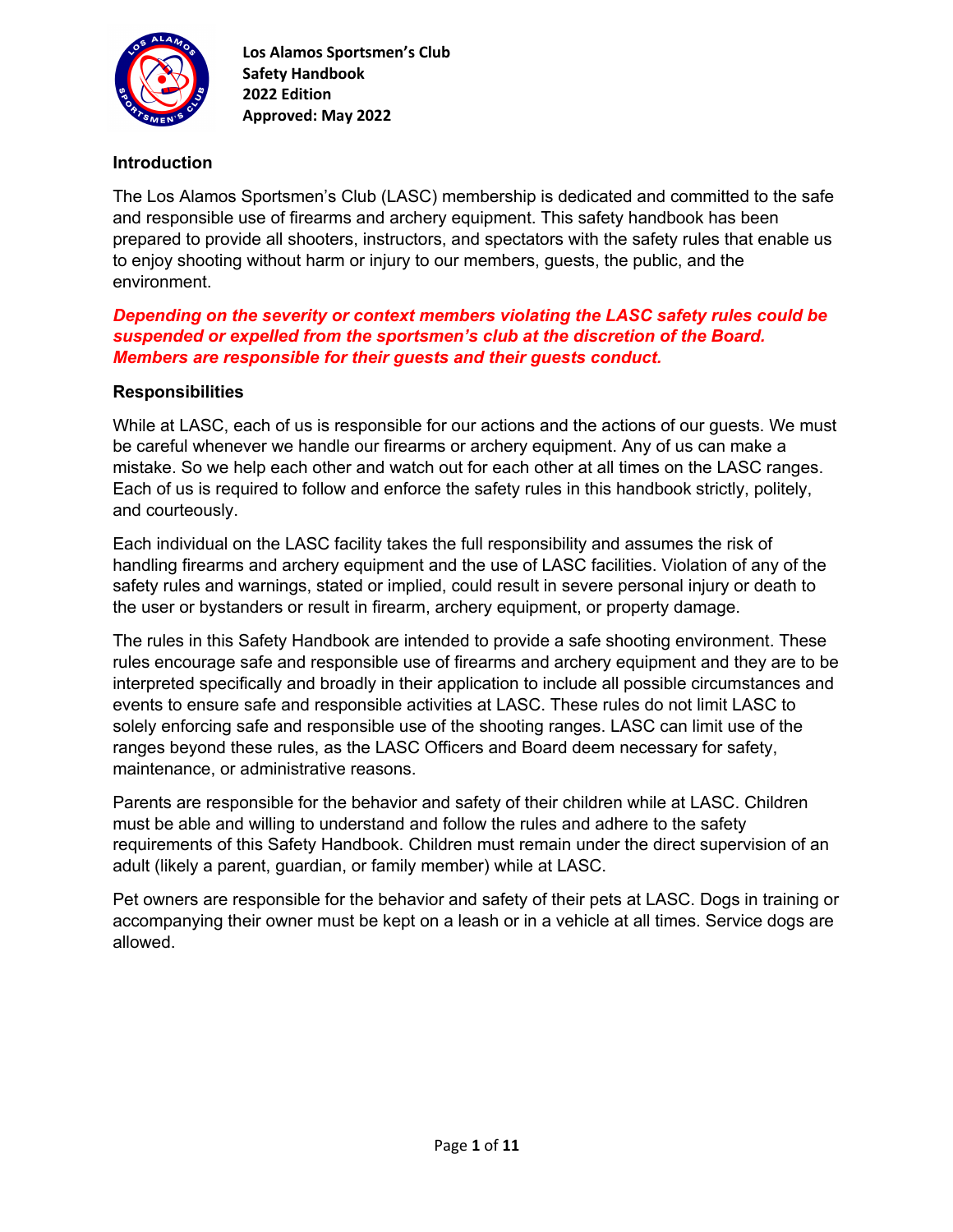

# **Basic Firearm Safety Rules**

The following four basic firearms safety rules apply to all ranges, all situations involving firearms, and everywhere firearms are present. Following these rules will prevent nearly all firearms accidents. These four firearms safety rules should be reviewed before each shooting session or match. Apply these four basic firearms safety rules at all times, at all shooting events.

- 1. Treat every firearm as if it were loaded.
- 2. Never point a firearm at anything you are not willing and justified to destroy.
- 3. Keep your finger out of the trigger guard and off the trigger until your sights are on target and you're ready to fire.
- 4. Know your target and what is behind it before you shoot.

### **General LASC Safety Rules**

*These rules apply to all LASC ranges and facilities at all times!*

- 1. Eye and ear protection are mandatory during firing. This applies to shooters, instructors, safety officers, spectators and anyone present during shooting with firearms. ANSI Z87 rated eye protection with side shields or wrap-around sides is recommended. Earplugs or earmuffs, or both are acceptable for hearing protection.
- 2. Alcoholic beverage is prohibited on LASC property.
- 3. Illegal drugs are prohibited on LASC property. This includes marijuana which is still deemed a controlled/illegal substance by the federal government.
- 4. No one is allowed on LASC property if impaired by drugs (including marijuana) or alcohol.
- 5. No shooting is allowed before 8:00 AM or after sundown on the outdoor ranges.
- 6. LASC Members only. Each member is allowed to escort up to two guests. Exceptions: a. A club member may escort more than two guests if they are family members b. club sponsored events and matches.
- 7. Members are responsible for the guest's safety training and conduct on the range.
- 8. Firearms must be holstered or cased, or unloaded with the action or cylinder open and the muzzle pointed in a safe direction in all areas of the range except on the firing line or shooting stations.
- 9. Firearms may be un-holstered, uncased, or loaded only on the firing line or shooting point.
	- a. Do not handle un-holstered or un-bagged firearms in the parking area.
	- b. If necessary, and the range is hot, un-bagged or un-holstered firearms may be transferred from vehicle to firing line provided the firearm is empty, the breach is clearly locked open, and/or an empty chamber flag is employed. Keep un-cased, un-bagged or un-holstered firearms pointed in a safe direction (up or down).
	- c. If the range is cold, un-cased, un-bagged, un-holstered firearms must not be brought to the firing line until the range is hot. If the range is cold un-cased, un-bagged firearms must remain in your vehicle until the range is hot.
- 10. Keep the muzzle pointed down range when on the firing line.
- 11. DO NOT handle firearms, ammunition, magazines, etc. while the range is cold or anyone is down range. A best practice is to completely back away from shooting equipment when the range is cold and people are down range.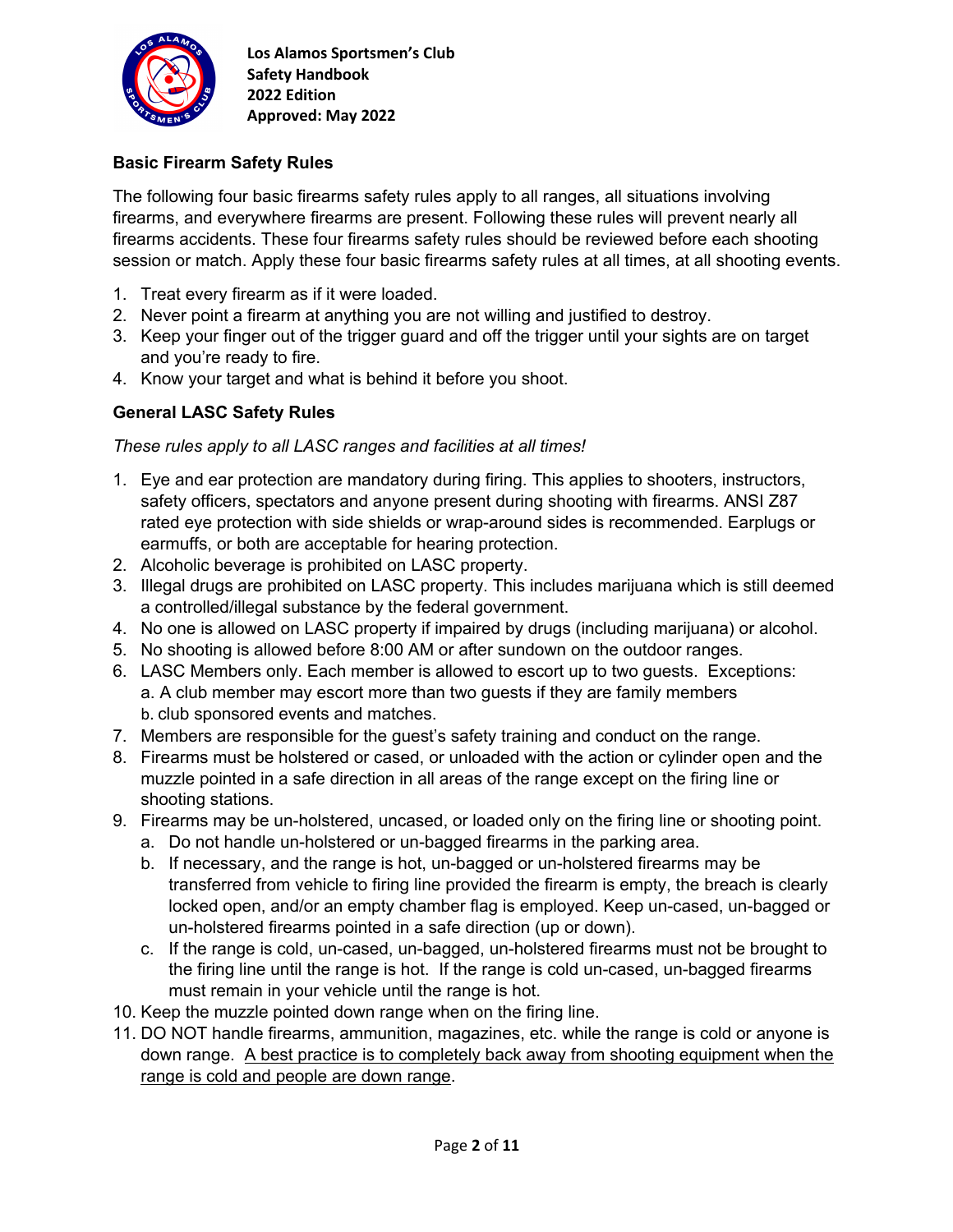

- 12. All firearms will be unloaded and made safe before anyone goes forward of the firing line or shooting points.
- 13. Firearms will be loaded only on the firing line.
- 14. Anyone on the range, whether a shooter, spectator, or instructor has the authority and the responsibility to order a "cease fire" if they observe an unsafe act or condition.
- 15. All competitors and spectators must stay well back of the firing line when not shooting and avoid any activity that might distract the shooters on the firing line.
- 16. Coaches, instructors, safety officers, range masters, and match directors may be on the firing line or adjacent to shooting points to perform their assigned duties.
- 17. Glass, explosive, and pyrotechnic targets are prohibited.
- 18. Explosives, such as dynamite, C-4, Tannerite, or any other commercial or homemade explosives or explosive devices are prohibited on the LASC ranges.
- 19. Black powder and black powder substitutes are allowed when used in firearms designed for their use.
- 20. Tracer, explosive, and incendiary ammunition are strictly prohibited on LASC ranges.
- 21. Armor piercing, metal piercing, and/or steel core ammunition are prohibited on all LASC ranges except the rifle range. This prohibition includes 5.56 SS109 and M855 NATO rounds (with green tip), 7.62 (.308 Winchester) armor piercing and .30-06 M2 AP, and sabot loaded armor piercing (SLAP) rounds. Do not shoot at the gongs on the rifle range with this armor piercing or steel core ammunition.
- 22. Do not climb, drive on, or cross over any of the earthen berms.
- 23. Do not place or shoot at objects on the earthen berms that requires climbing on the berm for placement. .
- 24. Do not shoot at target frames, frame holders, barriers, or match props.
- 25. Never handle another person's firearm, accessories, or equipment without their permission.
- 26. Before leaving the range:
	- a. Pick up your brass,
	- b. Clean up after yourself,
	- c. Throw your trash away, and
	- d. Put away your targets, target stands, and moveable targets.
- 27. Paintball guns and airsoft guns may be used on the range, but must follow the same firearms safety rules as live firearms. War games, paint-ball wars, or other games where firearms are pointed at a person are prohibited on all areas of the LASC.
- 28. Event-specific rules may be adopted for LASC sanctioned events. The rules of the governing organization, e.g., SASS, USPSA, ATA, IDPA, and others will be followed during these matches.
- 29. Do not discard dud or damaged ammunition in the trash, brass, or lead containers. Deposit dud or damaged ammunition in the orange canister on the left side of the Indoor Range, the orange canister by the trash cans on the rifle range or the orange canister at the end of the Bravo/Charlie berm in the pistol pits.
- 30. Be sure your firearm is safe to operate.
- 31. Members and their guests are expected and required to follow all applicable Federal and State of New Mexico firearms laws while at LASC. Any violations will be reported to law enforcement.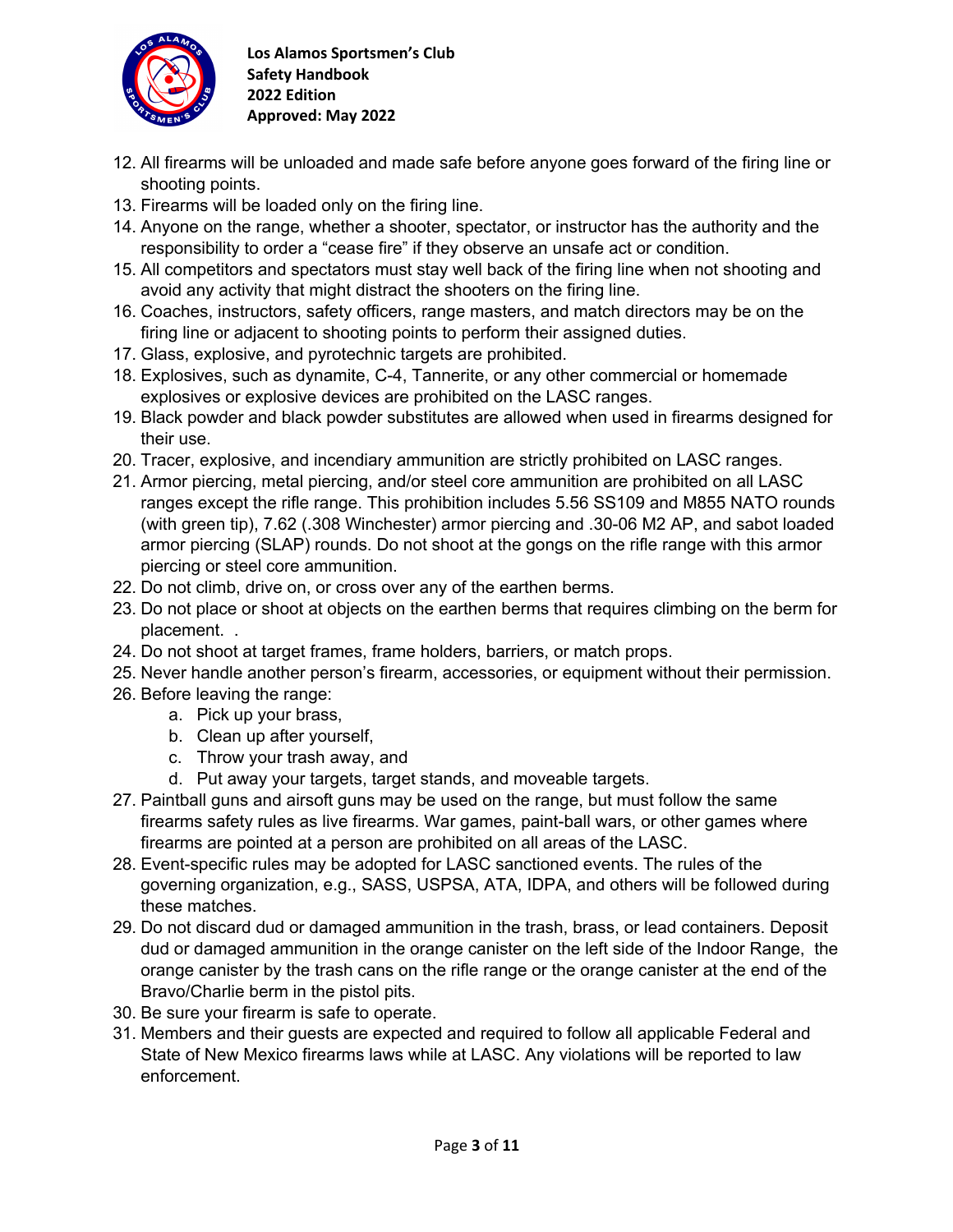

# **Concealed Carry Rules While at LASC**

- 1. Loaded carry firearms may not be drawn or handled except at a firing point or on the firing line in a manner consistent with normal range or match rules, or in the event the use of deadly force is necessary and justified to protect yourself or another person from deadly force or great bodily harm. Note, this also applies to those who choose legally to open carry.
- 2. Only persons licensed to carry a concealed firearm by the State of New Mexico or issued a concealed carry permit recognized by the State of New Mexico are allowed to carry concealed firearms on the range.
- 3. IDPA or other sanctioned matches designed for the use of concealed firearms are allowed.
- 4. Match-specific rules will be followed as dictated by the courses of fire and the rules of the match's organizational affiliation, such as SASS, USPSA, IDPA, NSSA, ATA, NRA, etc. If the organization we are affiliated with for a match prohibits bringing concealed firearms to the match or to the firing line, then CCW license holders are required to follow those rules for the duration of the match.

# **General Metallic Target Safety Rules (all ranges)**

- 1. Ensure all shooters and spectators in the proximity of the metallic targets or on the range with metallic targets are wearing eye and ear protection. ANSI Z87.1 compliant safety glasses are strongly recommended.
- 2. Never shoot a steel target with a centerfire or rim-fire handgun cartridge at closer than 12 yards.
- 3. Never shoot a steel target with a shotgun slug or lead bullet larger than 50 caliber from a muzzle-loader (handgun or rifle) at closer than 35 yards.
- 4. Never shoot a steel target with shotgun shot larger than #71/2 shot or buckshot at closer than 12 yards.
- 5. Never shoot a steel target with shotgun shot #71/2 or smaller at closer than 12 yards.
- 6. Never shoot a steel target with a centerfire rifle at closer than 75 yards.
- 7. Never shoot a steel target with a rim-fire rifle cartridge at closer than 12 yards.
- 8. Ensure no one is in the spatter zone of the metallic target.

Steel distance exceptions: IDPA, USPSA, Steel Challenge, and Cowboy Action steel targets may be shot at maximum distances specified by their individual sport safety rules; which may be less than 12 yards.

### **Rifle Range-Specific Rules**

- 1. Do not place or shoot at objects on the earthen berms that requires climbing on the berm for placement
- 2. Do not shoot at objects set on the silhouette stands (railroad ties and angle iron). These are target stands for silhouette matches only.
- 3. Do not shoot at target frames, stands, frame holders (in the ground) barriers, or match props.
- 4. Do not shoot pistols on the rifle range when shooting at distances less than 35 yards. Use the pistol ranges for shooting distances less than 35 yards.
- **5.** Do not shoot the steel targets, gongs, or stands with any armor-piercing, .50 BMG, or bimetal rounds with steel or zinc cores. This prohibition includes, but not limited to; 5.56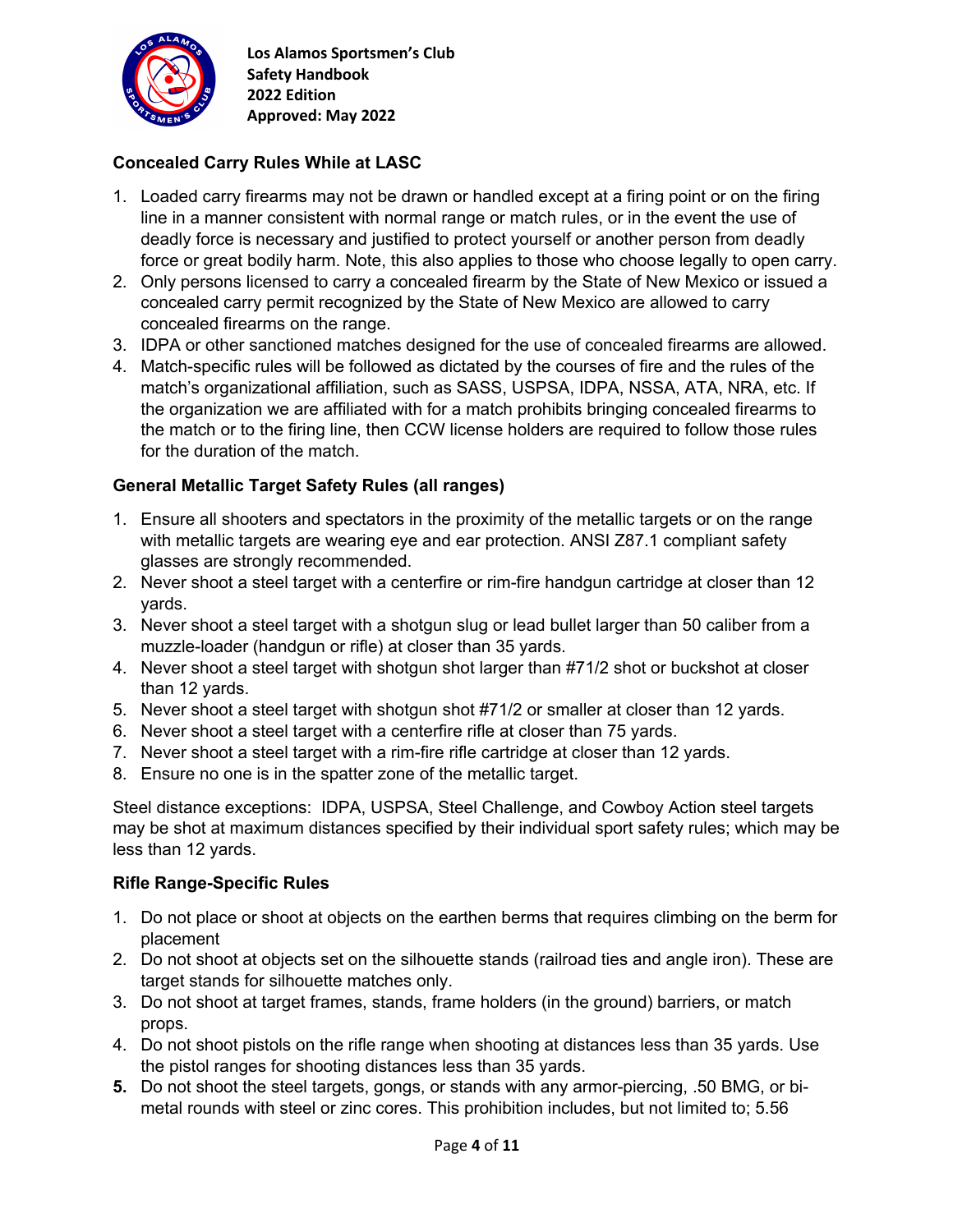

SS109 and M855 NATO rounds (with the green tip) and 7.62 armor piercing and sabot loaded armor piercing (SLAP) and 30-06 armor piercing rounds**. In other words; please don't try to destroy the steel gongs, targets, and stands.**

- 6. Do not shoot at the resettable target until it fully resets. Hitting the target before it resets has resulted in costly repairs.
- 7. Shotguns are allowed only with slug ammunition. Use shot on the pattern screens or your own targets on the shotgun pattern range.
- 8. Be aware of over-flight of shotgun pellets on the left side of the rifle range. Wear a hat and safety glasses when down range.
- 9. All competitors and spectators must stay well back of the firing line when not shooting and avoid any activity that might distract the competitors or match officials.
- 10. Do not discard dud or damaged ammunition in the trash cans or brass drum. Deposit duds and damaged ammunition in the orange canister by the trash cans.
- 11. Choose your shooting location and position your targets to ensure you shoot downrange and that your bullets impact the earthen berms.

# **Indoor Range-Specific rules**

- 1. Shooting is allowed on the indoor range from 8:00 AM until 10:00 PM.
- 2. Eye and ear protection are required. ANSI Z87.1 eye protection is strongly recommended.
- 3. Rim-fire and handgun caliber firearms only.
- 4. The velocity of any cartridge used must not exceed 2200 feet per second (FPS).
- 5. No centerfire rifle caliber rifles or centerfire rifle caliber handguns allowed.
- 6. No shotguns allowed.
- 7. No black powder firearms allowed.
- 8. No armor piercing or bi-metal ammunition allowed, e.g., steel core bullets.
- 9. Food should not be prepared or consumed in the indoor range portion of the Clubhouse due to lead residue from shooting on the indoor range.
- 10. Turn the ventilation fan on before firing, and turn it off before you leave. *Use of the ventilation system is required whenever shooting on the indoor range.*
- 11. Verify that the store room door to the right, downrange is closed and locked.
- 12. Never shoot from closer than 7 yards to the bullet trap/backstop. If you need to shoot at shorter distances, move the target closer to the 7-yard line.
- 13. The indoor range may not be used when a scheduled class or meeting is in session in the classroom.
- 14. Lights are on the right side of the clubhouse door (as you enter) and on the indoor range outside wall. Additional target illumination lights are on the right side of the range, near the door to the store room.
- 15. Check the bottom plates of the backstop to ensure that they are in position and continually check to verify they remain in place while shooting.
- 16. No Celotex, Tannerite, or other exploding targets are allowed.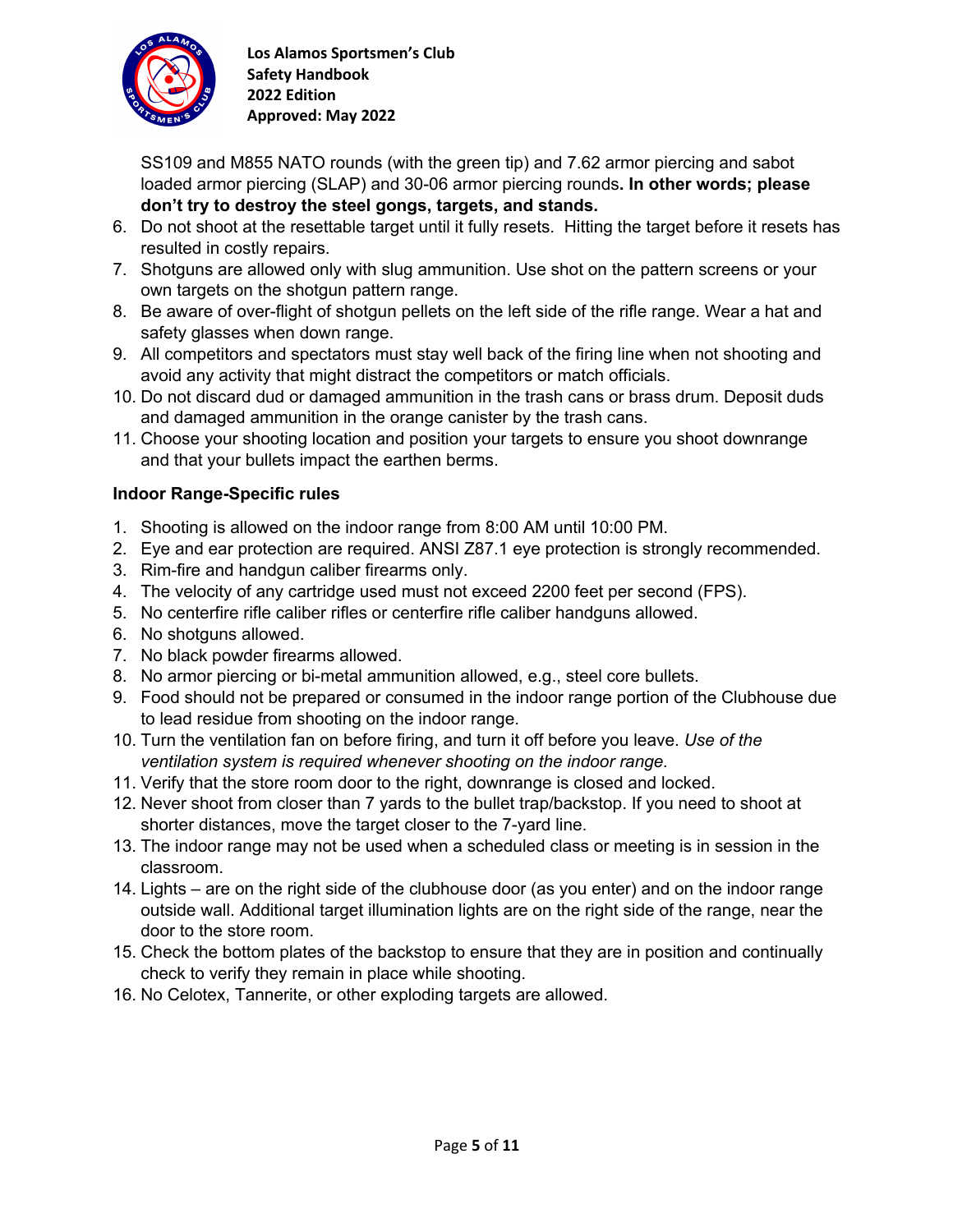

- 17. Clean up the range after shooting:
	- a. Sweep up the brass and trash and place it in the trash cans not the lead drum in the corner.
	- b. Do not discard "dud" or damaged ammunition in trash cans or the lead drum.
	- c. Deposit dud rounds in the orange container on the left side of the range.
- 18. Keep the bathroom doors closed in cold weather to prevent the pipes from freezing.
- 19. Do not shoot archery targets with firearms.
- 20. No shooting at anything but a target in front of and in line with the bullet trap/backstop.
- 21. Shoot only at paper targets attached to stands with the target between 3 and 5 feet above the floor.

# **Range "Alpha" Bull's-eye Handgun Range-Specific Rules**

- 1. Only handgun caliber handguns and rifles, and rim-fire handguns and rifles may be used on the Alpha range. No shotguns, rifle caliber handguns, centerfire rifle caliber rifles, or fullautomatic firearms may be used on this range. *Exception: On a case by case basis, LASC board approved events.*
- 2. No glass containers or cans may be used as targets on this range.
- 3. Never leave the range without picking up your brass and trash, cleaning up after yourself, and putting away the targets, target stands/frames, and any other items you have used.
- 4. Targets and target frames are in the small shed adjacent to the covered range, or use your own.
- 5. Deposit payment for the targets and centers in the can.
	- a. Full Bullseye targets are \$0.25
	- b. repair centers are \$0.10
	- c. IDPA paper targets are \$1.00 for three
	- d. IDPA cardboard targets are \$1.00 each
- 6. Live ammunition shall not be discarded on the range or in the trash.
- 7. Discard live ammunition in the live ammo containers provided:
	- a. Red container at the end of the berm between bays "Bravo" and "Charlie".
	- b. Orange container on the left side of the indoor range.
	- c. Orange container by the garbage cans on the rifle range.

### **Range "Bravo, Charlie and Delta" Practical/Tactical Handgun Range-Specific Rules**

- *1.* Only handgun caliber handguns and rifles, and shotguns using #71/2 or smaller shot are allowed to be used on this range. *Exception: On a case by case basis, LASC board approved events.*
- *2.* Do not shoot centerfire rifle caliber ammunition on this range. *Exception: On a case by case basis, LASC board approved events.*
- 3. Paper, steel, bowling pin or other reactive targets may be used on this range.
- 4. Targets used on this range must be provided and retrieved by the member.
- 5. Special steel shotgun targets for shot appropriate for cowboy action shooting and 3-gun action matches may be used on this range.
- 6. No glass containers may be used as targets.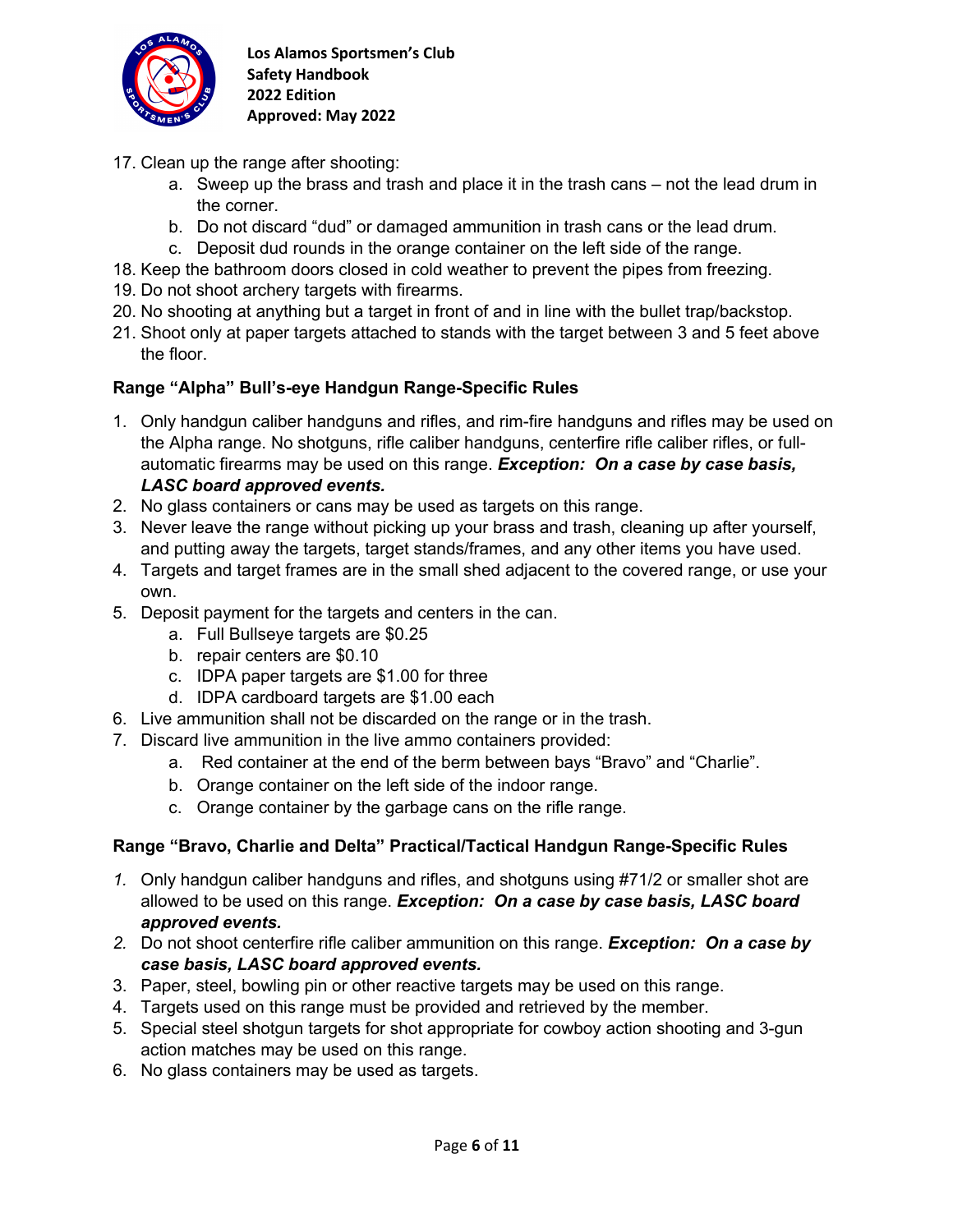

- 7. Never leave the range without cleaning up your brass and trash, and putting away your targets, and other accessories and equipment.
- 8. All trash (cans, milk jugs, etc.) must be removed and placed in the trash cans after shooting.
- 9. Do not shoot at the blue barrels staged in the pistol pits. These barrels are used for LASC sponsored events.
- 10. Discard live ammunition in the live ammo containers provided:
	- a. Red container at the end of the berm between bays "Bravo" and "Charlie".
	- b. Orange container on the left side of the indoor range.
	- c. Orange container by the garbage cans on the rifle range.

# **Range "Echo" Steel Handgun Range-specific Rules**

- 1. Only handgun caliber handguns and rifles are allowed to be used on this range.
- 2. The .22 plate racks may only be shot with .22 caliber rim-fire rifles and handguns.
- 3. Do not shoot the .22 plate rack with hyper-velocity .22, .22 magnums, 17 HM2, .17 HMR, or 17 Winchester Magnum ammunition.
- 4. Don't shoot the plates from closer than 12 yards. A reset cable has been set up 12 yards from the steel targets.
- 5. Special steel targets for shot appropriate for cowboy action shooting and 3-gun matches may be used on this range with #71/2 or smaller shot.
- 6. Spinner, reactive, steel or plastic targets, other than the Bianchi plates on the range may be used but must be provided and retrieved by the member.

# **Shotgun Range-specific Rules – Skeet, Trap, 5-stand, Pattern Board, International or Bunker Trap**

- 1. No guns shall be loaded until the shooter is on the shooting station. "Loading" is putting any part of a loaded shell in any part of the gun.
- 2. The gun shall be unloaded before leaving the station or changing shooting stations.
- 3. When not on station, carry your gun with the breech or action open. Pumps and automatics will have their bolt open. Fixed breech guns will have their action broken open.
- 4. Store all guns not in use in the racks or in your vehicle.
- 5. Only active shooters, designated pullers, shooting instructors, and referees are allowed "on the field".
- 6. Be alert for range personnel entering or leaving the trap houses.
- 7. Shooters will pick up their hulls after all members of the squad are finished shooting.
- 8. Stay clear of the low-house trap when picking up empty hulls.
- 9. Rules of the shooting sports for skeet, trap, and sporting clays establish a maximum shot size of 1-1/8 oz., #7½ shot.
- 10. No shotgun slugs, buckshot, or shot larger than #7½, or any handgun or rifle shooting on the shotgun ranges.
- 11. The bunkers and trap houses are not targets or target stands! No shooting targets on the houses.
- 12. Do not attempt to operate the target throwers until you are trained and authorized to do so.
- 13. Before reloading target throwers deactivate the thrower.
- 14. Do not rest the muzzle of your shotgun on your foot.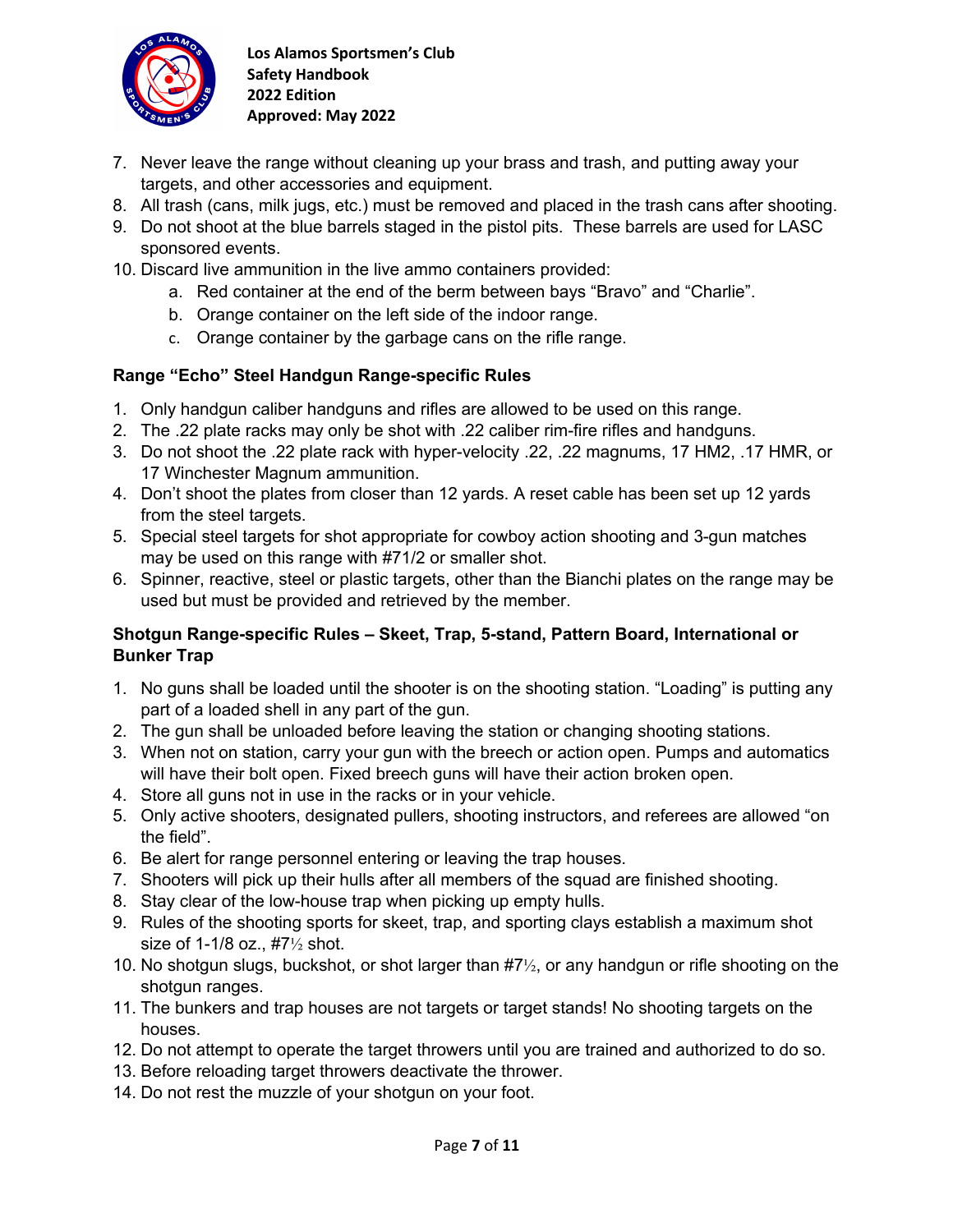

- 15. Do not drive on the trap and skeet ranges. Not even on the gravel or asphalt surfaces.
- 16. Use the patterning boards and not the target frames to pattern your gun and loads.
- 17. Members may set up their own portable stands and shoot their own targets adjacent to the patterning board.
- 18. The cost per round is \$3 for members and \$4 for non-members. 25 expended shot-shells is considered a round.
- 19. On the Skeet Range, there can be bullet spatter from the Delta steel handgun range.
- 20. Safety glasses are required and a brimmed hat is strongly recommended.

### **Archery Range-Specific Rules**

These rules apply to the archery target ranges, including the:

- Fixed-distance targets
- Broad-head and cross bow range (behind and south of the pavilion)
- 3D practice range (behind the pavilion in the draw) and 3D league trail course(s)
- 1. Handgun, rifle, and shotgun shooting is prohibited on any part of the archery ranges.
- 2. Do not shoot the fixed distance targets or 3D targets with broad-heads or crossbows.
- 3. Do not handle bows when people are retrieving arrows or downrange.
- 4. Pull arrows from fixed targets with your back/butt against the target to reduce wear and tear on target stands.
- 5. Bows/arrows may be handled behind the red firing line (fixed distance targets) for adjustments/arrow maintenance at the benches/tables and in the pavilion for the 3D practice range.
- 6. When searching for arrows beyond the targets, lean your bow upright against the target to inform people you are down range behind the targets.
- 7. Do not shoot at targets when a bow is leaning against a target or target stand.
- 8. When shooting 3D targets, use arrow lube or soap to coat the first 3-5 inches of the arrow for easy removal from 3D target.
- 9. Due to the competitive nature of 3D league and in order to preserve the life of the targets, the 3D league trail course(s) is/are CLOSED except on Wednesday league nights or for special events organized or scheduled by the archery chair.
- 10. The 3D practice range is available for use during normal shooting hours EXCEPT when 3D league shooters have entered the 3D trail course(s) on Wednesday night league or for special events organized or scheduled by the archery chair.
- 11. Do not place personal broad-heads on the fixed target range.
- 12. Place broad-head or crossbow targets on the bales provided as stands and to catch any misses
- 13. Remove all personal targets (broad-head and crossbow) from the ranges/broad-head ranges.
- 14. Never leave the range without picking up trash and cleaning up after yourself. Pick up trash in archery area and put away the targets, stands, and any other accessories or equipment you may have used.
- 15. Place any found arrows on the arrow rack in the pavilion.
- 16. Remove fixed target sun cover and the bungee strap before shooting.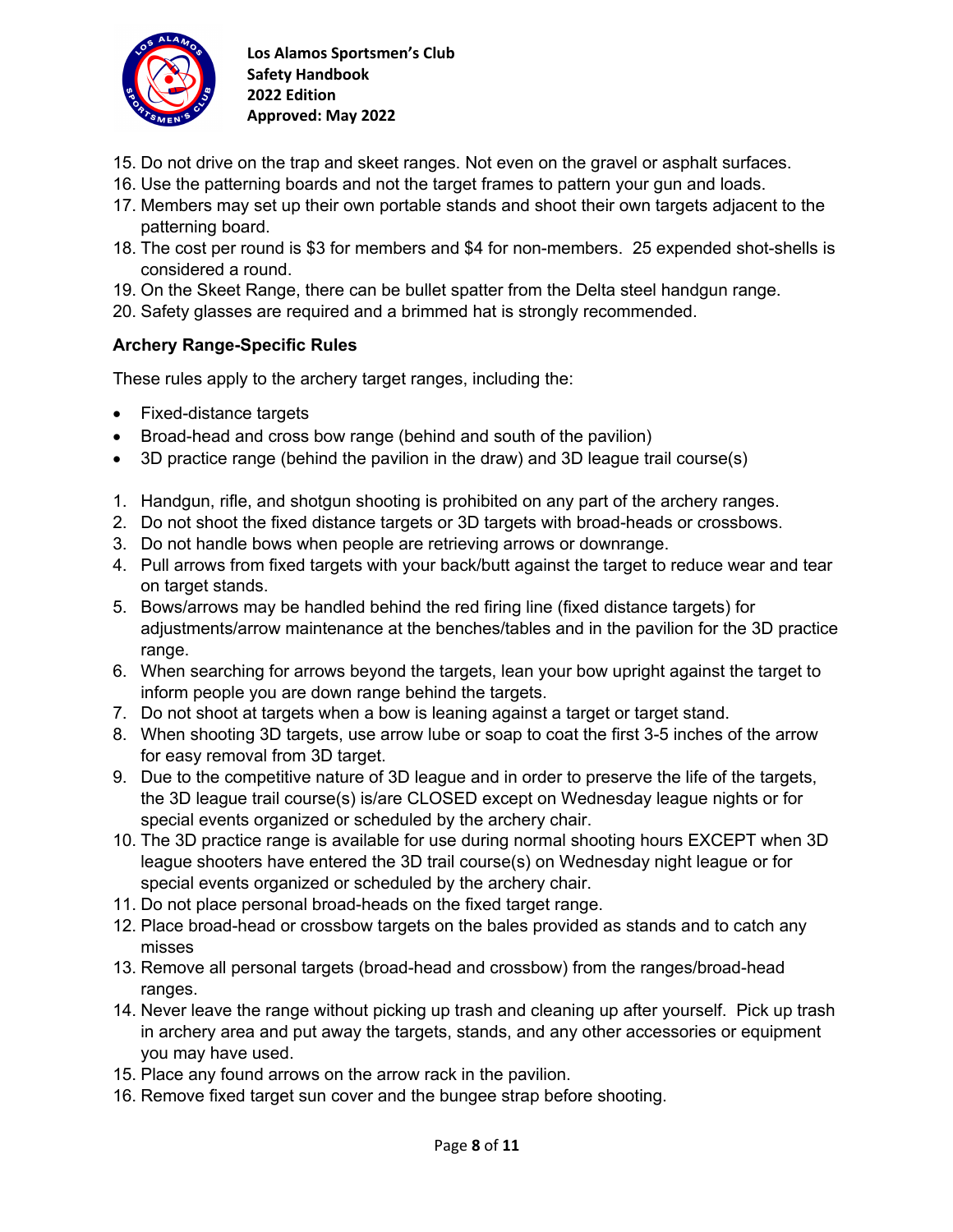

- 17. On the fixed targets move your impact point around to prevent punching a hole thru the target bale.
- 18. Crossbows may be used on any of the Archery ranges. Crossbows must be cocked and armed only while positioned at the firing line.

### **Match-Specific Safety Rules**

- 1. Always conduct a safety briefing before the beginning of a match.
- 2. Review the four basic firearms safety rules first.
- 3. Cover the LASC range rules relevant to the match.
- 4. Event-specific rules of the sponsoring organization may be adopted for LASC sanctioned events.
- 5. Cover any additional safety and match rules applicable to the specific match and its course(s) of fire as directed by your organizational affiliation, such as SASS, USPSA, IDPA, ATA, NSSA, NRA, etc.

### **Pistol Pit Safe Area Rules**

Three safe areas in the pistol pit parking lot are provided for the safe handing un-holstered/unbagged firearms outside the confines of the bays, including:

- 1) Clearing loaded/jammed firearms
- 2) Safety & function checking firearms
- 3) Disassembly and assembly of firearms
- 4) Maintenance & Cleaning
- 5) Testing & DRY firing

Do not handle un-holstered or un-bagged firearms in the parking area.

Always point firearm in a safe direction, e.g. at the safe area backstop

Do not fire live ammo in the safe area

*For convenience Safe Areas are provided at the rear of Alpha bay, Echo bay, and in the parking lot near the transportainers.*

### **Fire Safety**

- 1. Fire safety rules during high or extreme fire danger conditions:
	- No smoking at the Range except in vehicles.
	- Don't throw your cigarette or cigar butts out.
	- No fires in the pavilion area by the archery range.
	- Muzzle loading rifles with patched balls are restricted to the firing positions with bare ground in front of them.
	- If you see or start a fire, call 911 and report the fire, then put it out if you are qualified to do so, or if you feel it is safe to do so.
	- In the case of red flag days where all outdoor firearms shooting is prohibited, club members will be notified via mass emailing.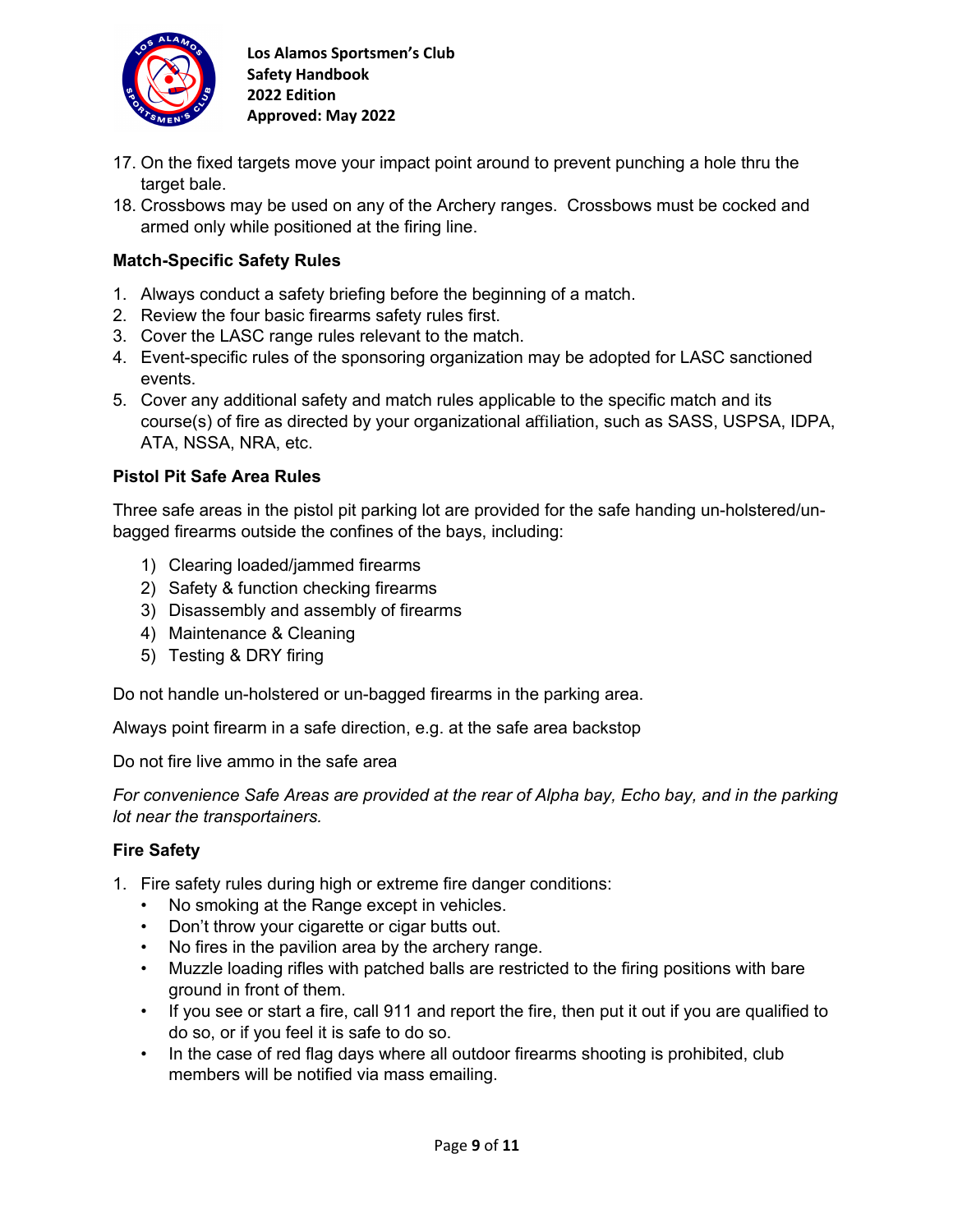

- 2. Fire safety rules during low or moderate fire danger conditions:
	- Be careful when smoking and disposing of butts.
	- Do not leave fires in the pavilion area unattended. When you leave the pavilion area ensure that any fire you started in the fire pit is DEAD OUT.
	- If you see or start a fire, call 911 and report the fire, then put it out if you are qualified to do so, or if you feel it is safe to do so.

### **Emergency Response**

In the event someone is injured:

- 1. Assess the injury.
- 2. If the injury is serious:
	- Call 911 or have someone call 911
	- Apply first aid or CPR as appropriate. (First Aid kits are located in the range house and in the target/storage sheds on or adjacent to each range.)
	- Have someone open the gate nearest the injured person, and stand at the entrance to direct emergency responders to the injured person.
- 3. Work with the emergency responders as they direct.

### **In the event of a crime**

In the event that you become aware that a crime has been committed at the LASC facilities,

- Call 911 and report the incident
- Notify one of the club officers.

### **Notification of LASC Officers after a serious injury, crime, or safety violation**

Please notify one of the following club officers after a serious injury, crime, or safety violation has occurred at any of the LASC ranges:

LASC President, email: president@la-sc.org

LASC Vice-President, email: vicepresident@la-sc.org

Chief Range Safety Officer, e-mail: safetyofficer@la-sc.org

The updated name and phone list is maintained on the LASC website: https://www.lasc.org/contact-list

### **LASC Range Evacuation Plan**

- 1. In the event of fire, bad weather, or other disaster that makes remaining at the range unsafe:
	- Call 911 when appropriate.
	- Notify others present.
	- Take your firearms and equipment, lock up, and leave the range.
- 2. In the event of fire, bad weather, or other disaster that blocks the road to Los Alamos, and makes remaining at the range unsafe: